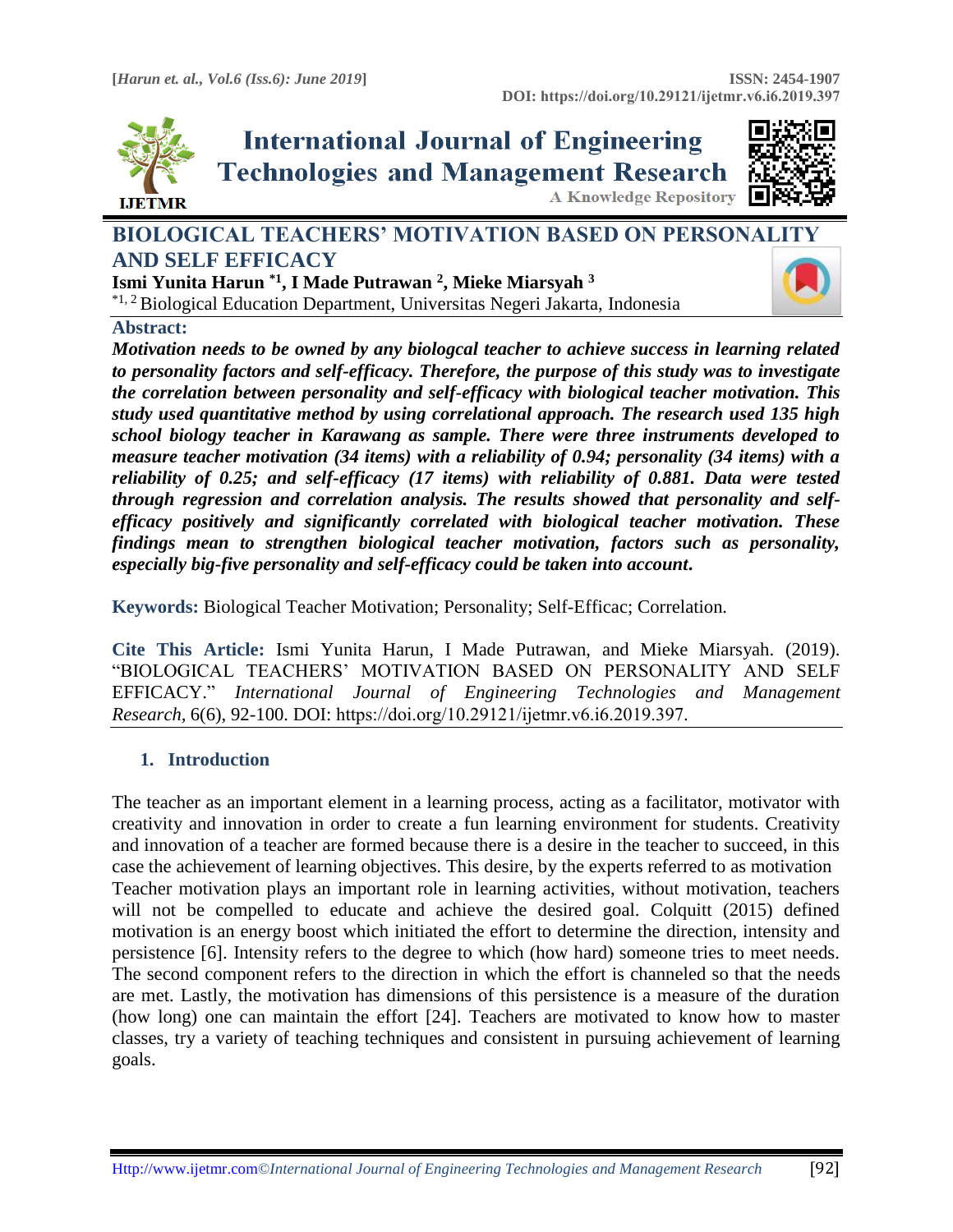Motivation is categorized into two types, namely intrinsic and extrinsic motivation [1]. Intrinsic motivation is defined as the natural inclination of people towards learning and integration [7]. Instead of extrinsic motivation is when an activity is done to achieve a separate [9]. Teachers are motivated to get involved in educating through distinctiveness, interest or pleasure or to achieve personal academic goals and their own [1]. Intrinsically motivated teachers who will not need rewards or incentives to start or complete a task, whereas extrinsic motivation educating teachers to gain an appreciation or to avoid some punishment [10].

The strength of the teacher's motivation depends on his personality. Teachers with friendly personalities will have the desire to be able to communicate well with students, as well as creative teacher will always have a desire to innovate with a variety of learning techniques appropriate to the situation and conditions of the students, so that learning objectives can be achieved. One's personality will emerge when faced with a problem. To strike a balance between the issues facing with internal and external conditions, attitude arises in order to adjust to the problems at hand. Personality is what encourages teachers to determine the attitude and achieve the desired goals.

The teacher's personality will shape the patterns of teacher behavior which means the response shown by every individual to situations closely related to personality of the individual [24]. Personality traits determine a person's thinking pattern, feel and act towards the situation in the neighborhood. Teachers who interact in the learning environment required to determine the manner and attitude toward students according to the learning objectives. Personality is divided into five personality traits, namely extraversion, agreeableness, conscientiousness, neuroticism and openness experience, into the model of the Big Five Personality [12].

In addition to personality, other factors affecting teacher motivation is self-efficacy. Self-efficacy makes the teacher believe in the ability he has to educate students by interacting through a variety of learning methods to achieve the goals that have been set [4].

When teachers are faced with the difficult tasks and activities, high self-efficacy helps create a sense of calm. Conversely, teachers with low self-efficacy tend to believe things that are more difficult than they really are and cultivate anxiety, stress, depression, and a narrow vision on how best to solve the problem [25].

Self-efficacy is needed especially by teachers in presenting the material, in this case the biological material. Teachers who believe the quality of the knowledge they have to be able to speak candidly and vigorously so that the material will be easily understood biology students and learning objectives will be achieved. When the teacher has self-efficacy, would be convinced that he is able to overcome all the challenges in learning that automatically motivate the teachers will be encouraged.

There are four (4) sources of self-efficacy according to Colquitt and Fred Luthans consists of past experience, other people's experience, verbal approach, and internal state of self-physiology [6]. the four sources are the origin of the formation of self-efficacy in a person.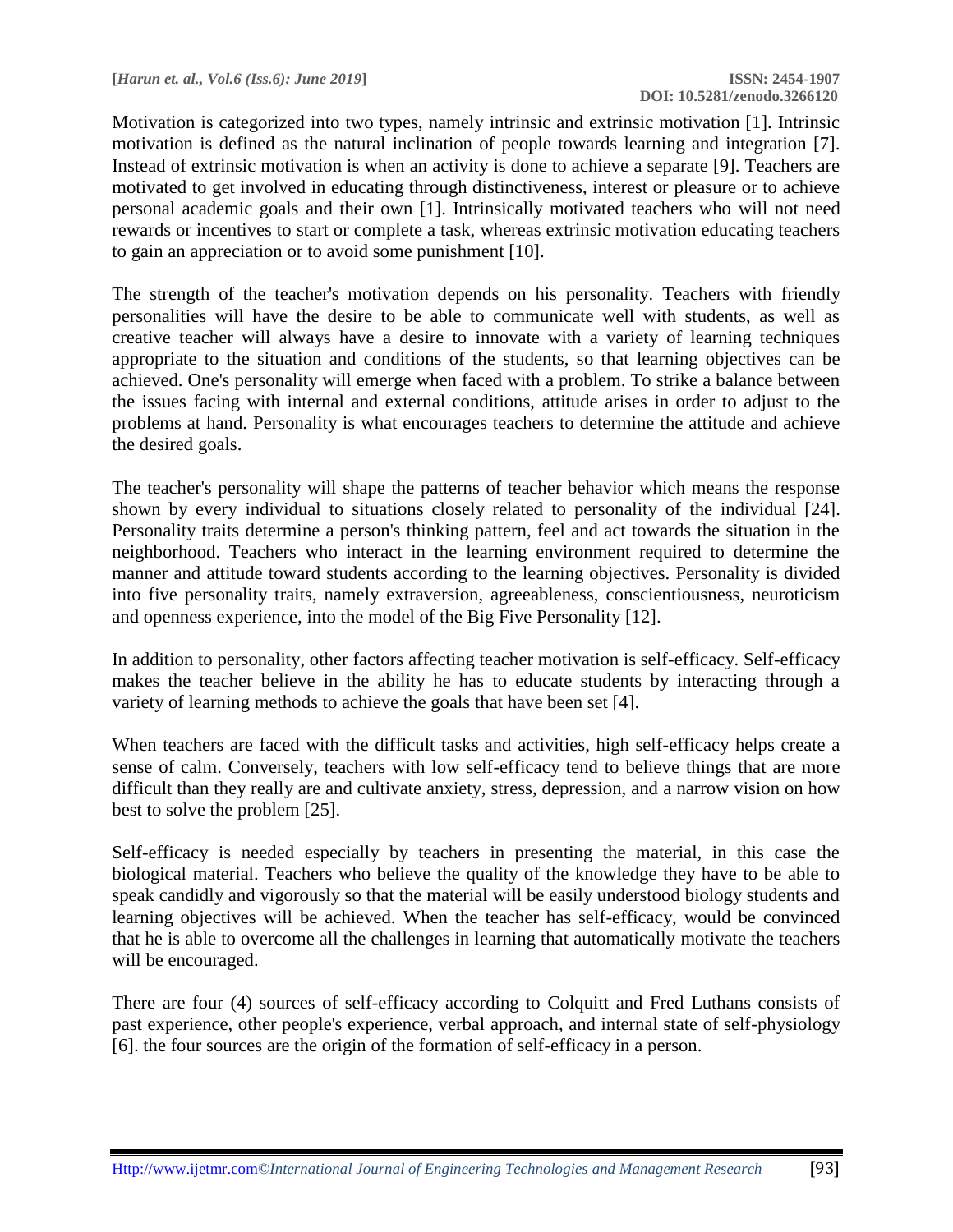Based on this, the purpose of the writing of this research is to analyze: (1) The correlation between personality and motivation of biology teachers, (2) The correlation between selfefficacy and motivation of biology teachers and (3) The correlation between personality and selfefficacy together with the motivation of biology teachers

# **2. Materials and Methods**

This study uses a type of quantitative research with a correlational study approach with a survey method. The level of correlation here is expressed by the correlation coefficient. The study involved 170 public high school biology teachers in Karawang district as respondents with a composition of 35 teachers as respondents to instrument testing and 135 teachers were selected as research sample by using a "simple random sampling". There are three instruments developed to measure motivation, personality and self-efficacy whose validity is measured using the formula "Pearson Product Moment" and reliability using Cronbach Alpha.

Instrument for measuring biologcal teacher motivation consisted of 34 items statement were measured by the scale of biologcal teacher motivation 5-4-3-2-1 (always - often - sometimes rarely - never), with a reliability of 0.94. The instrument for measuring personality consisted of 34 items measured using a 5-4-3-2-1 (very accurate - accurate - not - opinionated - inaccurate very not accurate) with reliability of 0.253. The instrument for measuring self-efficacy consisted of 17 items measured on self-efficacy scale of 5-4-3-2-1(strongly agree - agree, do not argue disagree - strongly disagree) with reliability of 0.881. Analysis of the data in this study started from the test for normality using the Kolmogorov-Smirnov test and homogeneity test using Bartlett test. After the data were normally distributed and homogeneous hypothesis test through F test simple and multiple regression, and a correlation test to determine the strength of the correlation between variables using SPSS version 23.

# **3. Results and Discussions**

Based on the analysis of data by the instruments that have been completed by 135 teachers of biology, personality variable data charging instrument consisting of 34 items with a statement obtained sample of 135 teachers score range 69, average score of 115.84, median 116, mode 109, standard deviation 11.56 and variance 133.764. The variable data of self-efficacy with the instrument consisting of 17 items of statements obtained a score range of 35-90, average 63.7, median 64, mode 64, standard deviation 8.719 and variance 76. Motivation variable data with the instrument consists of a 34 points statement obtained by the range of scores 97, average score 107.83, median 107, mode 101, standard deviation 14.67, and variance 215.35. Normality and homogeneity test of teacher motivation on personality and motivation of teachers on self-efficacy obtain significant results and the normal.

Based on the results of the regression analysis simple correlation between personality with the motivation of the teacher obtained a price of 29,774 and b of 0,674 then the regression model can be formulated as follows  $\hat{Y} = 29,774 + 0,674X_1$  (Table 1). Simple regression analysis with the motivation of self-efficacy of teachers obtained a price of 39.704 and 1.069 b of the regression model can be formulated as follows  $\hat{Y}$  =39,704 + 1,069X<sub>2</sub> (Table 2), Last multiple regression analysis of personality and self-efficacy with the teacher's motivation  $a_0$  value is obtained at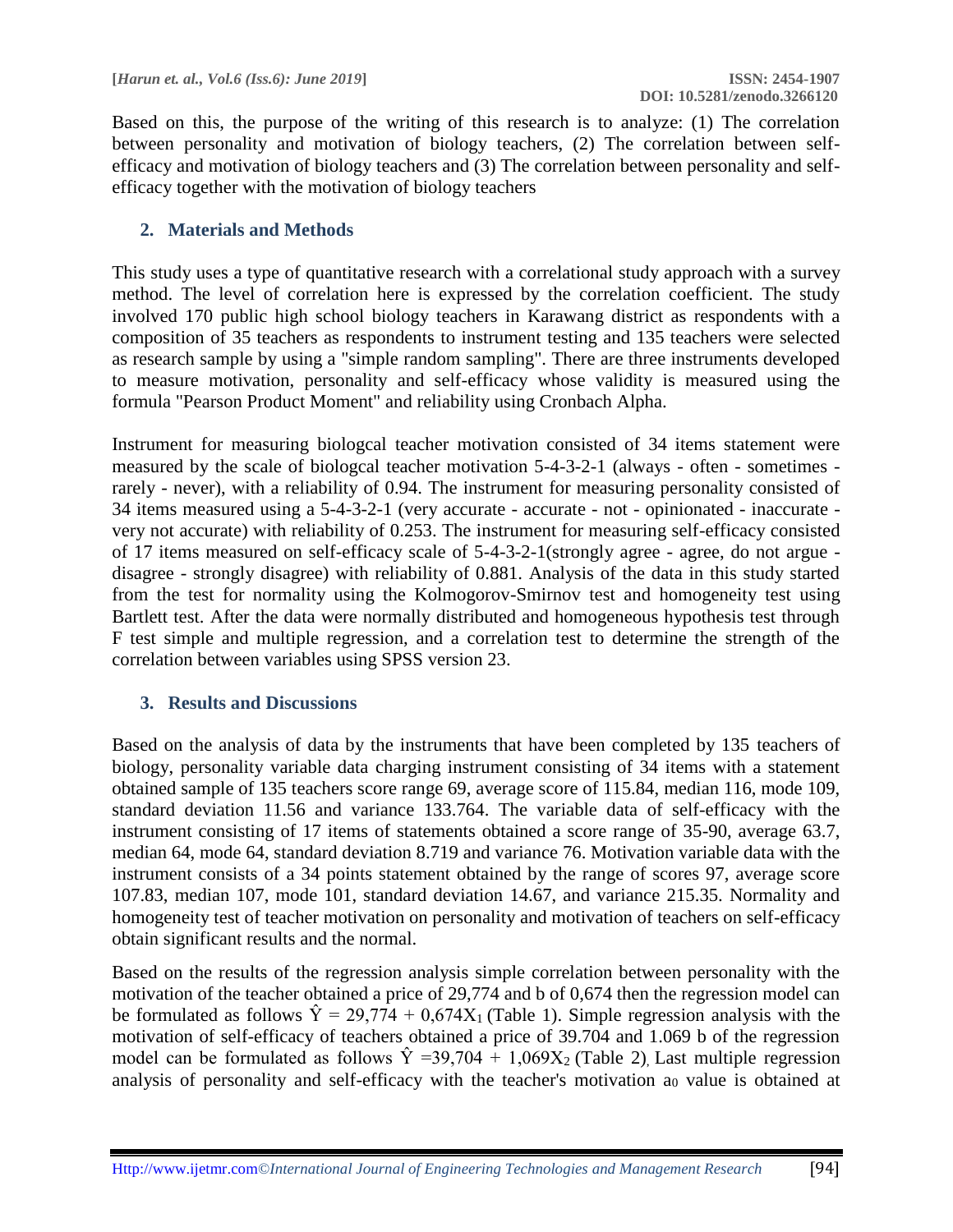21,408, the price of  $b_1$  is 0.286, and  $b_2$  is 0.836, then the form of regression equation is obtained  $\hat{Y} = 21.408 + 0.286X_1 + 0.836X_2$  (Table 3).

Based on the significance test and linearity using the F test in the ANOVA table shows that the regression equation  $\hat{Y} = 29.774 + 0.674X_1$ ,  $\hat{Y} = 39.704 + 1.069X_2$ , dan  $\hat{Y} = 21.408 + 0.286X_1 +$  $0,836X_2$  is significant and linear.

Results of correlation coefficient analysis on the personality of teacher motivation was obtained the correlation coefficient  $(r_{v1})$  amounted to 0,531, while t<sub>count</sub> 7.228 is greater than t table (0.01) (133) = 2.32, then the correlation coefficient is significant at  $\alpha = 0.01$ . While the personality partial correlation coefficient value with the motivation of the teacher if self-efficacy is controlled at 0.231. determination coefficient  $(r_{y1})^2$  amounted to 0,282, which means a 28.2% variation personality contributes to the variation of teacher motivation, (Tabel.1). This result means there is a positive correlation between personality and motivation of teachers, which means that the more accurate the stronger personality of teacher motivation.

The results of the regression equation correlation coefficient analysis  $\hat{Y} = 39,704 + 1,069X_2$ obtained power of self-efficacy correlation with teacher motivation  $(r_{v2})$  amounting to 0.635. Because t count> t table is 9.489> 2.32 then the correlation coefficient is very significant at  $\alpha$  = 0.01. While the partial correlation coefficient with the motivation of self-efficacy of teachers if the personality is controlled acquired 0,462 (Table. 2). The coefficient of determination  $(r_{y2})^2$ amounted to 0,404, which means 40.4% of the variation of self-efficacy contributes to the variation of teacher motivation. These results mean that there is a positive correlation between self-efficacy and teacher motivation, meaning that the higher the self-efficacy, the stronger the teacher's motivation.

The results of the analysis of multiple correlation coefficient regression equation  $\hat{Y} = 21,408 +$  $0,286X_1 + 0,836X_2$  amounting to 0.660 with the price of F<sub>count</sub> = 50.8894> F<sub>table (0.01)</sub> (2) (132) = 4.82, the strength of the correlation of personality and self-efficacy with teacher motivation was very significant at  $\alpha = 0.01$  (Table 4). The coefficient of determination  $(r_{y12})^2 = (0.660)$  2 of 0.435 which indicates that 43.5% of the variation that occurs in the motivation of the teacher is determined jointly by the personality and self-efficacy through multiple linear regression models  $\hat{Y} = 21,408 + 0,286X_1 + 0,836X_2$ .

| Unstandardized<br><b>Model</b><br>Coefficients |  | <b>Standardized</b><br>Coefficients | $\rm t_{cal}$ | ttab<br>(0.01) | <b>Correlations</b> |            |                    |      |
|------------------------------------------------|--|-------------------------------------|---------------|----------------|---------------------|------------|--------------------|------|
|                                                |  | <b>Std. Error</b>                   | <b>Beta</b>   |                |                     | Zero-order | <b>PartialPart</b> |      |
| $1$ (Constant) 29.774                          |  | 10.852                              |               | 2.744          |                     |            |                    |      |
| Personality.674                                |  | .093                                | .531          | $7.228**$      |                     | .531       |                    | .531 |

Table 1: ANOVA Table for Regression Model of  $\hat{Y} = 29,774 + 0,674X1$ ,

\*\*: p < 0.01

| Table 2: ANOVA Table for Regression Model of $\dot{Y} = 39,704 + 1,069X2$ . |  |  |  |
|-----------------------------------------------------------------------------|--|--|--|
|                                                                             |  |  |  |
|                                                                             |  |  |  |

| Model |                     | <b>Unstandardized Standardized</b><br>Coefficients |                   | <b>Coefficients</b> | $\mathbf{t}_{\mathrm{cal}}$ | Utab<br>(0.01) | Correlations |                |             |
|-------|---------------------|----------------------------------------------------|-------------------|---------------------|-----------------------------|----------------|--------------|----------------|-------------|
|       |                     |                                                    | <b>Std. Error</b> | Beta                |                             |                | Zero-order   | <b>Partial</b> | <b>Part</b> |
|       | (Constant)          | 39.704 7.246                                       |                   |                     | 5.479                       |                |              |                |             |
|       | Self-Efficacy 1.069 |                                                    |                   | .635                | $9.489**2.32$               |                | 635          | .462           | .635        |

 $***: p < 0.01$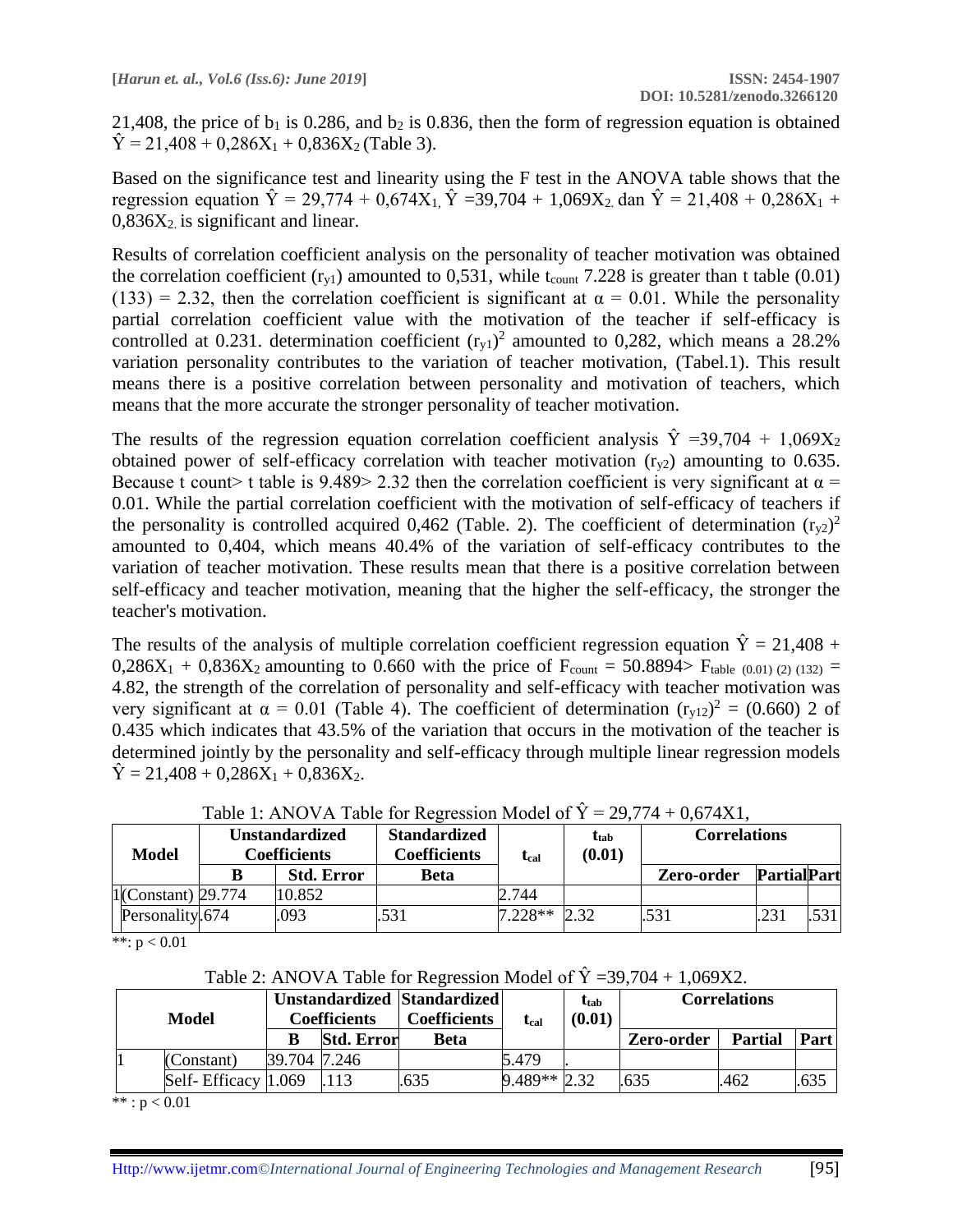| <b>Model</b> |               | Unstandardized Standardized<br><b>Coefficients</b> |                   | <b>Coefficients</b> | $t_{cal}$  | $t_{tab}$<br>(0.01) | <b>Correlations</b>       |      |      |
|--------------|---------------|----------------------------------------------------|-------------------|---------------------|------------|---------------------|---------------------------|------|------|
|              |               |                                                    | <b>Std. Error</b> | Beta                |            |                     | <b>Zero-order</b> Partial |      | Part |
|              | (Constant)    | 21.408 9.761                                       |                   |                     | 2.193      |                     |                           |      |      |
|              | Personality   | 286                                                | .105              | .226                | 2.722      |                     | .531                      | .231 | 178  |
|              | Self-Efficacy | 836                                                | .140              | .497                | 5.987 2.32 |                     | .635                      | .462 | .392 |

| Table 3: ANOVA Table for Regression Model of $\hat{Y} = 21,408 + 0,286X1 + 0,836X2$ |  |  |  |
|-------------------------------------------------------------------------------------|--|--|--|
|                                                                                     |  |  |  |

\*\* :  $p < 0.01$ 

Table 4: Correlation Coeficient personality and self-efficacy with biology teacher motivation

|           |    |                          | $\mathbf{F}_{\text{tab}}$ |      |  |
|-----------|----|--------------------------|---------------------------|------|--|
| $R_{V12}$ | df | ${\bf F_{cal}}$          | $0,05 \mid 0,01$          |      |  |
| 0.660     |    | $132 \mid 50,894** \mid$ | $\vert 3.00 \vert$        | 4.82 |  |

 $***: p < 0.01$ 

The results of the analysis of the first hypothesis test indicates that there are positive and significant correlation between personality and motivation biology teacher. Thus the more accurate the teacher's personality will become stronger motivation of teachers. Teachers who are confident in conditioning class, friendly in communicating with students, entering class on time, and always try different methods of learning appropriate will tend to have a passion in his duties consistently.

The results of this study are supported by research Bosanoglu & Sepanci (2015) which states that the dimension of personality has links with some aspects of motivation [5]. The findings were reinforced by Koseoglu (2014) that the difference in the level of teacher motivation can be attributed to differences in basic personality [19]. Also Ariani (2013) research that personality contributes positively to motivation [2], for example, teachers with different personalities show a different motivation [18]. The results of the harmonious research were also put forward by Viari et al (2012) where sub-dimensions consisting of personality explains about 16% of the variation in teacher motivation [28].

Each dimension of personality basically has a correlation with the motivation of the teacher with the different correlation coefficients for each dimension. Several correlation motivation personality dimensions described in the research Raza and Shah (2017) that teachers will feel extroverted remain happy in the learning environment and have a strong motivation to teach [24]. In addition, extraversion showed enthusiastic teacher, have a high energy level so that they have more desire to condition class [23].

Teachers are open to the experience will gain easy access to the developing related task to be done [2]. Related neurotism Hart et.al (2007) found neurotism teachers tended to be selfish and worry, for it is them that have a high motivation to intensify their efforts to prevent it [4]. Therefore, paying attention to each dimension of personality can strengthen the teacher's motivation.

The second hypothesis test results of the analysis indicate that there is a significant correlation between self-efficacy and motivation of teachers. The higher the self-efficacy of teachers the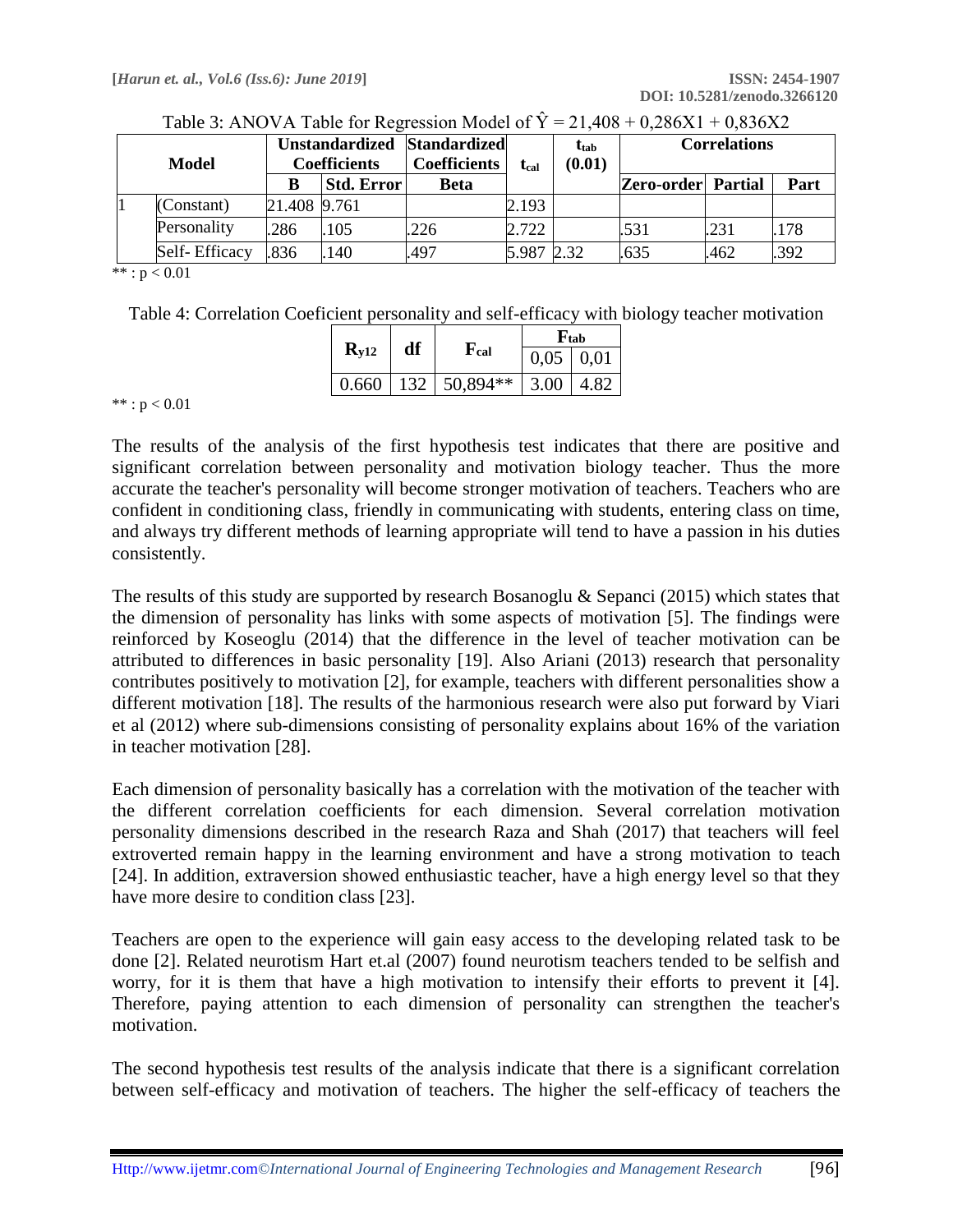**[***Harun et. al., Vol.6 (Iss.6): June 2019***] ISSN: 2454-1907**

more powerful motivation. Teachers who believe in himself that he was able to convey the material well, condition the classroom and create a pleasant atmosphere of teaching and learning that has strong motivation, so it will always be the spirit and enthusiasm in teaching consistently. The findings in this study are in line with previous research by Kheirkhah, et.al (2017) which confirms that self-efficacy has a strong correlation with motivation [17]. Research Baddaren, et al (2014) also found that self-efficacy was the only significant predictor of motivation [3]. Besides efficacy as a determinant of the success of teachers in learning is reinforced by studies of Tenaw (2013) that the confidence in the ability of self is a determinant of their motivation to achieve success [27]. Another study explained that teachers with a level of self-efficacy higher more successful in completing tasks and achievement [12].

It is important for teachers to foster the efficacy of himself, because with high self-efficacy, when the teacher is faced with a difficult task, self-efficacy gives a sense of calm and trust to form the drive to achieve success. The more teachers believe the potential he has, the more will be stimulated to learn and develop themselves. This explains the importance of determination and perseverance, efficiency in achieving academic success and academic achievement than others [14], In other words, the teacher of efficient self-set high goals for themselves, exerting a lot of effort, last longer when faced with obstacles, have a great interest in the task and showed resilience in the face of failure [15].

By paying attention to the factor of self-efficacy, it will be easier for the principal to determine the appropriate treatment to strengthen the motivation of the teacher. Therefore, self-efficacy has a great effect on teacher learning and motivation [22]. In the motivation of teachers, self-efficacy has a strong role and can be realized through the assignment of tasks, the use of strategies, metacognitive and self-regulation [16]. This is done because the higher the self-efficacy the stronger the motivation, conversely the lower the self-efficacy the weaker the teacher's motivation.

The results of the analysis of the third hypothesis testing, indicating that there is a significant correlation between personality and self-efficacy together with the motivation of teachers. Teachers with an accurate personality and high self-efficacy has a strong motivation in teaching. So that the teacher is on time to go to class to teach and convinced that he is able to condition the class with a nice atmosphere would have a strong spirit and enthusiasm to carry it out, instead of teachers who are lazy and will create the class into gloomy atmosphere so that there is no passion in teaching. Therefore, to increase teacher motivation, it is necessary to consider the personality and self-efficacy aspects of the teacher.

This finding is supported by a previous study conducted by Ersanli (2015) suggests that personality variables and self-efficacy is a factor that must be considered to increase teacher motivation [11] and McGeown (2014) through his research to get results that are personality factors and self-efficacy contributes to motivation [21]. Self-efficacy and personality consistently show their ability to predict teacher motivation. Teachers with a strong self-efficacy will still be in a failed state, and it immediately rose to an end [20]. Likewise, with the teachers are friendly, sociable, open and stable emotions will be readily accepted in the neighborhood and motivated in teaching [22].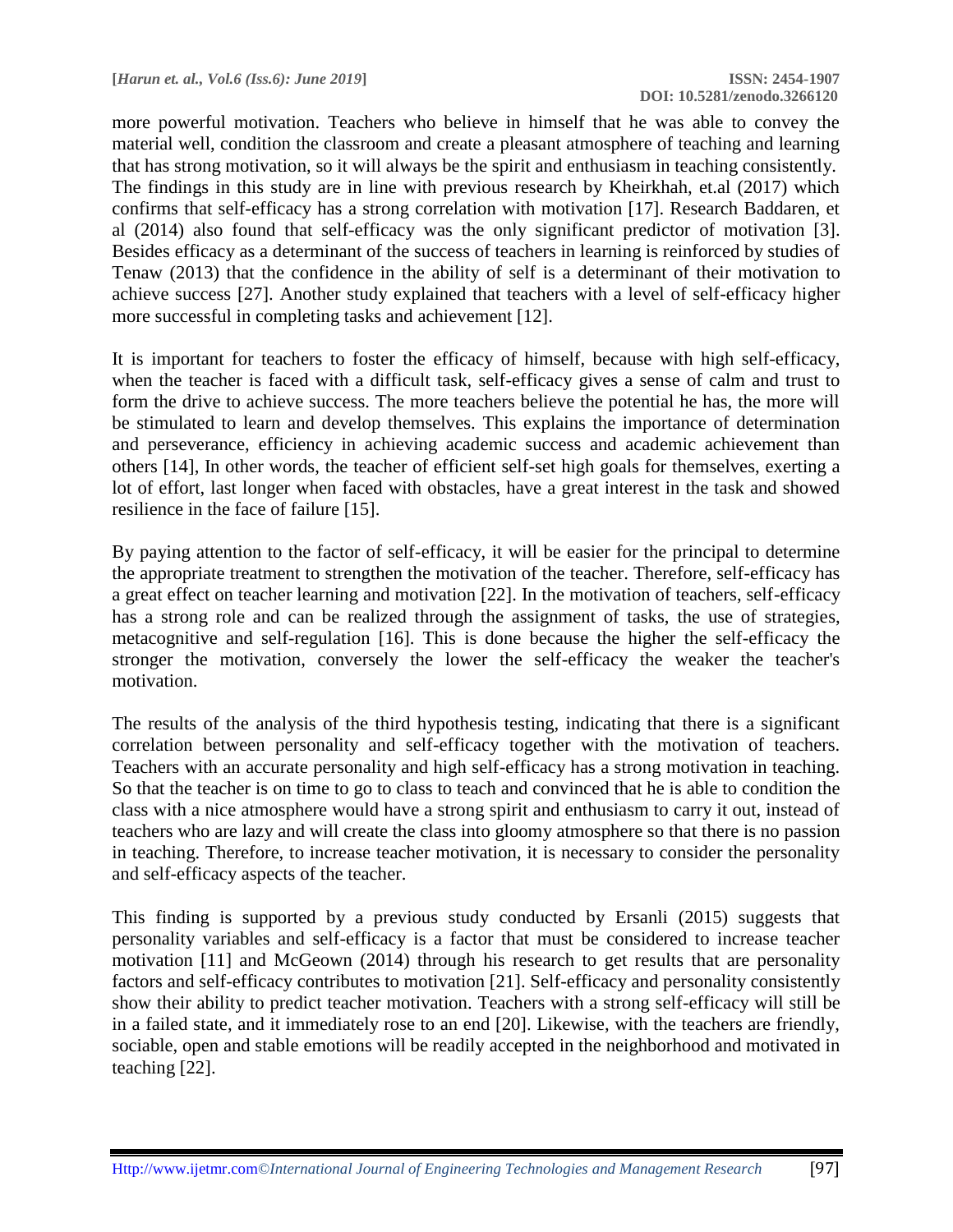Personality and self-efficacy is a factor to indicate the strength or weakness of teacher motivation. Teacher with a personality that is not accurate and low self-efficacy, have a weak motivation, instead of teachers with accurate personality and high self-efficacy, the motivation will be stronger. Therefore, to increase motivation, teachers need to consider personality factors and self-efficacy [28].

## **4. Conclusions and Recommendations**

Based on the explanation above, it can be concluded that the motivation of the biology teacher in terms of his desire to always succeed in conditioning the class during the teaching and learning process, then that motivation biology teacher becomes more uniform and to minimize variations in the biology teacher motivation, factors such as the teacher's personality and teacher's selfefficacy are considered to be empowered, especially in its influence on biology teacher motivation.

Based on the findings in this study, we can consider the following suggestions: (1) For the government and principals need to set policy with regard to a set of psychological tests to measure the teacher's personality and measure the extent of self-efficacy of teachers (2) For subsequent researchers, expected to involve more variables associated with the motivation of teachers in further research.

### **Acknowledgements**

I would like to say thank you for the support given by Jakarta State University for administrative permits.

### **References**

- [1] Afzal, H., Ali, I., Khan, M. A., & Hamid, K. A study of university students'motivation and its relationship with their academic performance. International Journal of Business and Management. 5(4), 2010, 80-88.
- [2] Ariani, Dorothea Wahyu, Personality and Learning Motivation, European Journal of Business and Management. 5(10), 2013, 26-39.
- [3] Baddareen a, Ghaleb AL., Ghaith, Souad & Akour, Mutasem. Self-Efficacy, Achievement Goals, and Metacognition as Predicators of Academic Motivation. Procedia - Social and Behavioral Sciences. 191, 2014, 2068–2073.
- [4] Bandura, Albert. Self efficacy: In Changing Societies. United Kingdom: Cambridge University Press. 1995.
- [5] Bozanoglu, Ihsan & Sepanci, Ahmet, The Relationships between the Big Five Personality Traits and Academic Motivation Levels of Turkish University Student. International Journal of Human Behavioral Science. 1(1), 2015, 1-7.
- [6] Colquitt, Jason A., Jeffery A. LePine, and Michael J. Wesson. Organizational Behavior: Improving Performance and Commitment in the Workplace. New York:McGraw-Hill Education. 2015.
- [7] Constanta, M.M., & Madela, A.M. Intrinsic and extrinsic motivation. An investigation of performance correlation on students. The Journal of the Faculty of Economics.1, 2011, 671-677.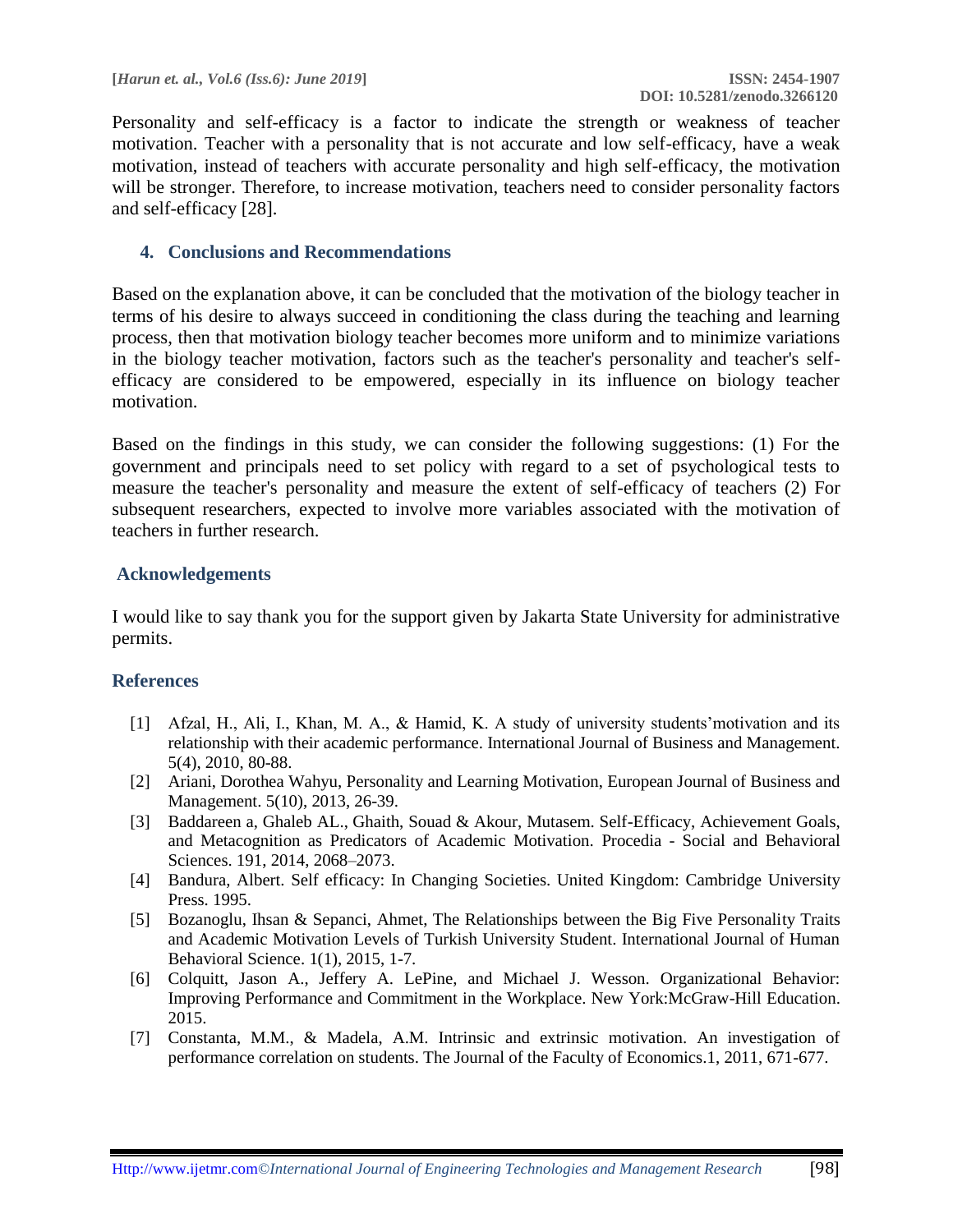- [8] Dawson, Janell Roshea & Shih, Cheng-Ping. Comparative Analysis on Personality Traits and Motivation on International Students"s Academic Performance in Universities in Taiwan. International Journal of Humanities and Management Sciences (IJHMS). 3(4), 2015, 209-216.
- [9] Decy & Ryan. The "What" and "Why" of Goal Pursuits: Human Needs and the Self-Determination of Behavior Psychological Inquiry: An International Journal for the Advancement of Psychological Theory. 11(4). 2000.
- [10] Dev, P.C. Intrinsic motivation and academic achievement: What does their relationship imply for the classroom teacher? Remedial and Special Education, 18(1), 1997, 12-19.
- [11] Ersanli, Ceylan Yangin. 2015. The relationship between students' academic self-efficacy and language learning motivation: A study of 8th graders. Procedia - Social and Behavioral Sciences. 199: 472 – 47.
- [12] Fatemi, Azar Hosseini & Vahidnia, Fatemeh. Self-efficacy and Motivation among Iranian EFL Learners: An Investigation into their Relationships. International Journal of English Language Education. 1(3), 2013, 79-89.
- [13] George, Jennifer M & Jones, Gareth R. Understanding and Managing Organizational Behavior. New Jersey, Pearson, 2005.
- [14] Harahsheh, Ahmad H. Perceived Self-Efficacy and Its Relationship to Achievement Motivation among Parallel Program Students at Prince Sattam University. International Journal of Psychological Studies. 9(3), 2017, 21-34.
- [15] Hart, J. W. et al. The Big Five and Achievement Motivation: Exploring the Relationship Between Personality and a Two-Factor Model of Motivation. Individual Differences Research. 5(4), 2007, 267-274.
- [16] Hassankhani, Hadi., et al. The Relationship between Learning Motivation and Self Efficacy among Nursing Students. Res Dev Med Educ. 4(1), 2015, 97-101.
- [17] Kheirkhah, Masoomeh. The Relationship between Self-Efficacy and Motivation among Midwifery Students of Tehran University of Medical sciences in 2016. Der Pharmacia Lettre. 9(1), 2017, 29-37
- [18] Komarraju, Meera., Karau, Steven.J., Schmeck, Ronald. R. Role of the Big Five Personality Traits in Predicting College Students Academic Motivation and Achievement. Learning and Individual Differences. 19, 2009, 47–52.
- [19] Koseoglu, Yaman. Academic Motivation and the Big Five. Journal of Emerging Trends in Educational Research and Policy Studies (JETERAPS). 5(3), 2014, 344-351
- [20] Liu, Liqin & Cheng, Lesen. The Relationship Between Self-Efficacy and Achievement Motivation in Adolescents: A Moderated Mediating Model of Self-Identity and Hope. Psychology and Behavioral Sciences. 7(3), 2018, 69-76
- [21] McGeown, Sarah., Putwain, Dave., SimpSon, EmmaGeijer Boffeyc Elizabeth & Markham, Jessicac. Predictors of adolescents' academic motivation: Personality, self-efficacy and adolescents' characteristics. Learning and Individual Differences.32, 2014, 278-286
- [22] Nuckcheddy, Ashveen. The Effect of Personality on Motivation and Organisational Behaviour. Psychol Behav Sci Int J. 9(2), 2018, 001-005.
- [23] Poropat, Arthur E. A Meta-Analysis of the Five-Factor Model of Personality and Academic Performance. Psychological Bulletin. 135(2), 2009, 322–338.
- [24] Raza, Syed Ali & Shah, Nida. Influence of the Big Five Personality Traits on Academic Motivation among Higher Education Students: Evidence from Developing Nation. MPRAPaper 87136. IQRA University Library of Munich. 2017.
- [25] Robbins, Stephen P. and Timothy A. Judge. Organizational Behavior. New Jersey: Pearson Education, Inc. 2011.
- [26] Schunk. H.D and Pajares, Frank. The Development of Academic Self-Efficacy San Diego, Academic Press. 2002.
- [27] Tenaw, Y. A. Relationship Between Self-Efficacy, Academic Achievement And Gender In Analytical Chemistry At Debre Markos College Of Teacher Education. AJCE. 3(1), 2013, 3-28.